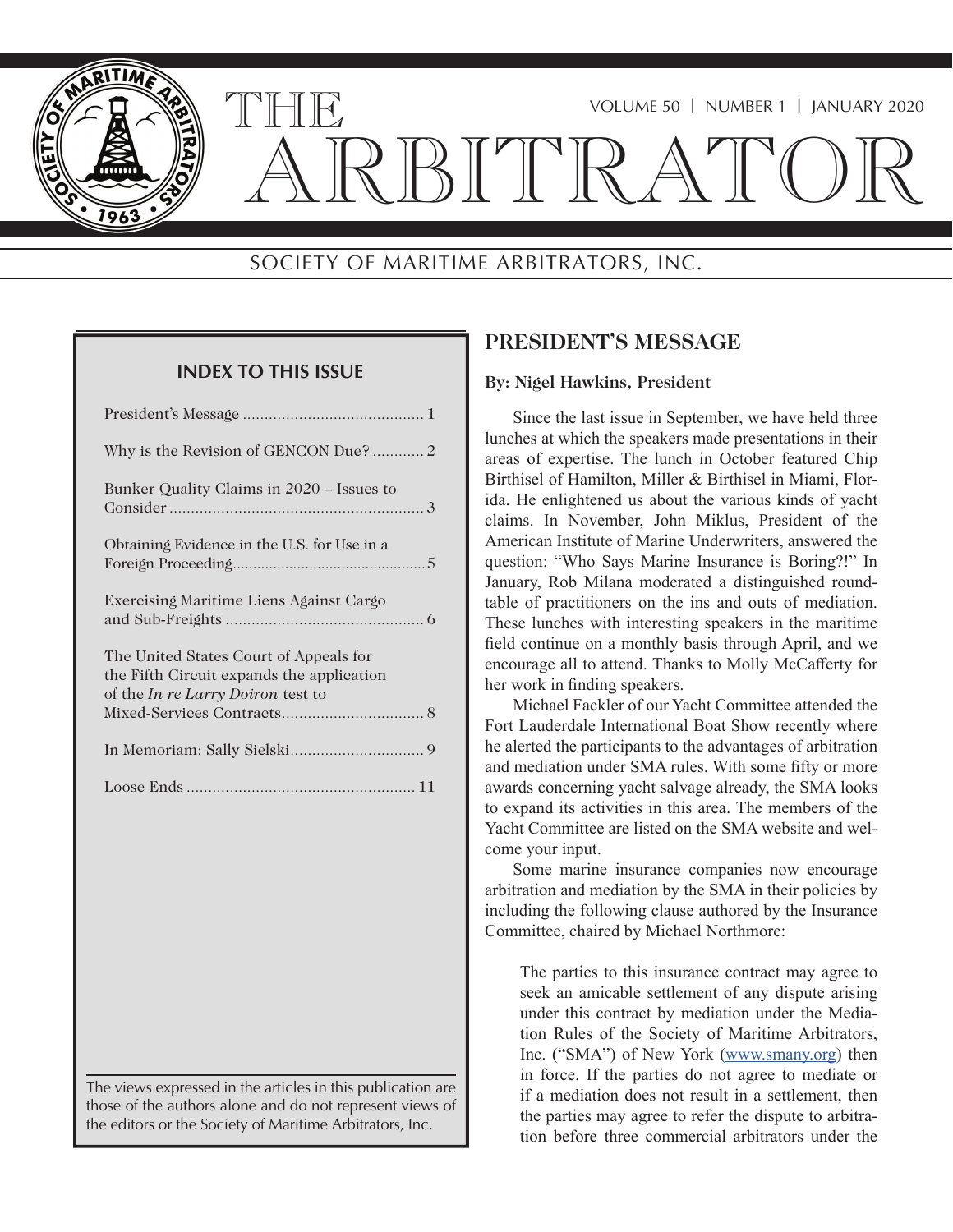Arbitration Rules of the SMA then in force ("SMA Arbitration Rules"), one to be appointed by each of the parties and the third by the two so chosen, and their decision or that of any two of them shall be final and binding. Alternatively, the parties may refer the dispute to one commercial arbitrator under the SMA Rules for Shortened Arbitration Procedure then in force ("SMA Shortened Rules") whose decision shall be final and binding. The United States District Court for the Southern District of New York may enter a judgment upon any such award made pursuant to the SMA Arbitration Rules or the SMA Shortened Rules. The governing law provision in the Policy shall apply irrespective of the dispute resolution alternative applicable/chosen above.

For further details on the SMAs activities in the marine insurance world please contact a member of the Insurance Committee to be found on the SMA website.

Finally, we are gratified to note that users are increasingly accessing the 4,000 plus published SMA awards through the online services provided by Lexis (http:// www.smany.org/lexis-nexis-main.html) and Westlaw (http://www.westlawinternational.com/wp-content/ uploads/2013/06/1230109A-WLI-Society-Maritime-factsheet.pdf).

I trust everyone had a festive holiday season and look forward to working with you in 2020 to promote SMA dispute resolution procedures.

## THE ARBITRATOR

© 2020 The Society of Maritime Arbitrators, Inc.

This publication was created to provide you with current information concerning maritime arbitration; however, this publication was not necessarily prepared by persons licensed to practice law in a particular jurisdiction. The publisher is not engaged in rendering legal or other professional advice and this publication is not a substitute for the advice of an attorney. If you require legal or other expert advice, you should seek the services of a competent attorney or other professional.

THE ARBITRATOR (ISSN# 1946-1208) is issued 2-3 times a year; published by The Society of Maritime Arbitrators, Inc., One Penn Plaza, 36th Floor, New York, NY 10119. The publication is posted on our website and the subscription is free. To join our mailing list, please register your email address at http//www.smany.org.

GENERAL PHOTOCOPY NOTICE: You may reproduce any portion of the publication provided that proper attribution is included if the reproduction is published elsewhere.

## **WHY IS THE REVISION OF GENCON DUE?**

#### **By: John Weale, Director, Fednav Limited, and Chairman, BIMCO GENCON Sub-Committee, Montreal**

Faced with the impending changes from IMO and elsewhere, it is easy to forget how much shipping has already changed in the 25 years or so since the publication of GENCON 1994. And many of these changes lie close to the line which divides the parties to a conventional voyage charter.

The ISPS Code reflects the heightened security environment, as do state requirements for advance cargo manifest declarations. Disposal of cargo residues is now strictly regulated by MARPOL Annex V. Dunnage has to be treated and certified. And while the requirements of the IMSBC Code for new or misidentified commodities are often ignored, they do set clear standards which directly affect the rights and obligations of owners and charterers.

At the same time, other commercially significant issues have surfaced. Today, many, perhaps most, dry fixtures include a clause requiring the owners to deliver cargo without presentation of an original bill of lading, and to do so against the charterers' signature. Dust generated by loading or discharging of bulk cargoes provokes the intervention of local authorities. Owners may discover that, by agreeing to go to a particular berth or terminal, they have forfeited their right to limit liability. Port state control can be manipulated by unscrupulous shippers, as can pre-loading hold inspections. Owners may face fines where the "official" out-turn quantity does not exactly match the bill of lading figure, and may be prohibited from discharging any apparent excess. And the proliferation of sanctions has skewed the concept of business as usual.

When GENCON was first devised, the voyage charter typically involved two parties. But today, as likely as not, the vessel will be time chartered from a third party, and it is that head owner who enters into the contract of carriage. At the same time, the time charterers discover that their obligations under their voyage sub-charter are by no means on all fours with their rights under the head charter – most notably with regard to implied terms, and especially the implied indemnity. Over the last 20 or 30 years, it has become increasingly clear that the courts will adopt a narrow test of necessity to the implication of terms in a voyage charter. Is the unspoken assumption one which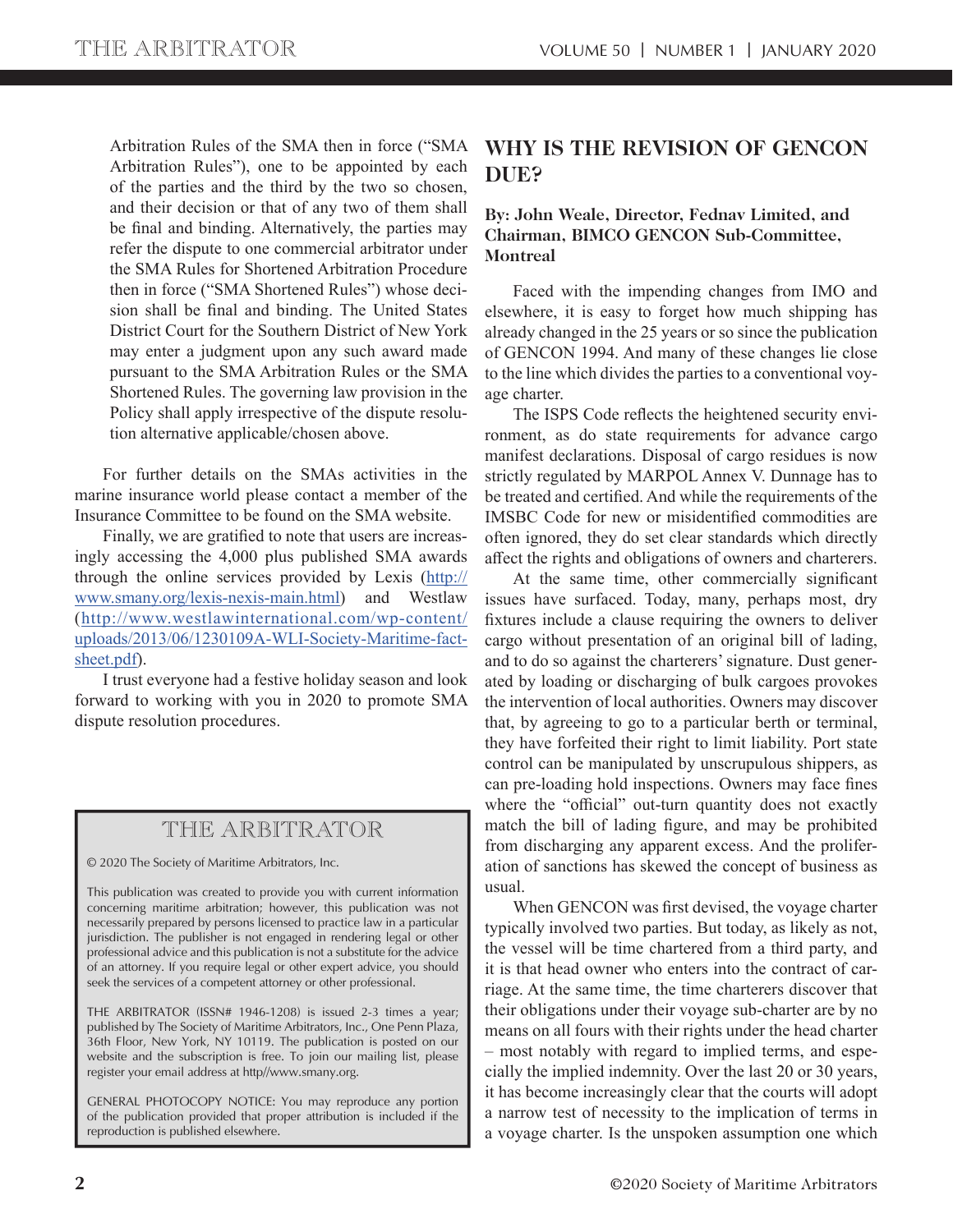is essential for the contract to work? Or is it to be treated as a gratuitous attempt to shift the unanticipated loss or expense from one side of the line to the other?

The statistics demonstrate that GENCON is, by far, the most commonly used of BIMCO's charter forms. But what they do not show is the extent to which the form is usually amended by the addition of printed clauses – most notably, by the incorporation of the Clause Paramount. But the effect of that incorporation, subject to extensive verbal manipulation, is to make the whole charter subject to a regime which will vary according to the statutory framework applicable to contracts of carriage in the states where the cargo is to be loaded and/or discharged: the Clause Paramount is so-called precisely because it rides rough-shod over any term of the charter which conflicts with the Hague or Hague-Visby Rules.

The last revision of the GENCON form was published more than 25 years ago. As BIMCO stated in 1994, this was no more than a comparatively modest review, an up-dating of the 1976 version; and the 1976 revision had in its turn stayed close to the original of 1922. It is against this venerable background that BIMCO decided to undertake a fairly radical re-examination of the GEN-CON form.

 Industry consultation is taking place during the coming months. The goal is to present a final draft to BIM-CO's Documentary Committee in November for formal approval.

## **BUNKER QUALITY CLAIMS IN 2020 – ISSUES TO CONSIDER**

#### **By: Paul Collier, Senior Associate, Clyde & Co., London**

In recent years the shipping industry has faced a significant number of bunker quality claims, most notably arising out of the so-called "Houston problem," where there were numerous complaints that contaminated fuel had caused engine problems, including sludge blocking fuel filters and the sticking and seizure of fuel injection components. In the most serious cases, there were reports of vessel blackouts and groundings. The global impact of shipping problems was also evident; whilst complaints regarding the "Houston problem" were originally concentrated around the US Gulf region, complaints regarding off-specification fuel quickly spread across the globe, including to Panama and Singapore.

With the IMO 2020 sulphur cap now in force as of 1 January 2020, the shipping industry faces a new set of potential issues regarding bunker quality. Given that a significant number of vessels have not been fitted with exhaust gas cleaning systems or "scrubbers" (enabling the vessels to consume high sulphur fuels in compliance with the new limits in MARPOL Annex VI), there is increased demand for low sulphur fuel, and prices have risen accordingly.

However, concerns have been raised about the quality of some blends of low sulphur fuels, and in particular, the potential impact on vessels which may not have implemented comprehensive fuel management procedures to store and consume low sulphur fuel.

Owing to different fuel blends, the compositions and properties of low sulphur fuel on the market can vary widely. Experts have raised concerns about the level of catalytic fines (catfines) which can often be at relatively high levels in non-distillate low sulphur fuels, owing to the refining processes and blends with cutter stock to reduce sulphur content. If catfines levels are high and/or vessels do not have adequate purifiers in operation, then these small, hard particles can embed in soft metal surfaces in fuel pumps, injectors and cylinder liners in engines, and act as an abrasive, dramatically increasing the rate of wear of engine components, with the risk of wear beyond maximum limits occurring in weeks.

Concerns have also been raised about the stability levels of blended low sulphur fuel, and the risk that asphaltene content may precipitate out of solution, causing the formation of sludge which can block engine filters and pipes, leading to the potential loss of power and propulsion.

There are also numerous potential issues which could arise with the enforcement of the lower sulphur limits in MARPOL Annex VI, which could result in legal claims. Potential claims could arise where the MARPOL bunker sample tests on specification, but other samples when tested, generate results which narrowly exceed the prescribed 0.50% m/m limit. From 1 March 2020, vessels without scrubbers will not be permitted to carry fuel over the 0.50% m/m limit, leading to potential enforcement action against such vessels and disputes between Owners and Charterers regarding any losses arising out of such enforcement action. Disputes may also arise where Port State Control obtain their own bunker samples from bunker tanks but these test off-specification due to high sulphur content. In such cases, a vessel may be detained and/ or forced to debunker by the authorities.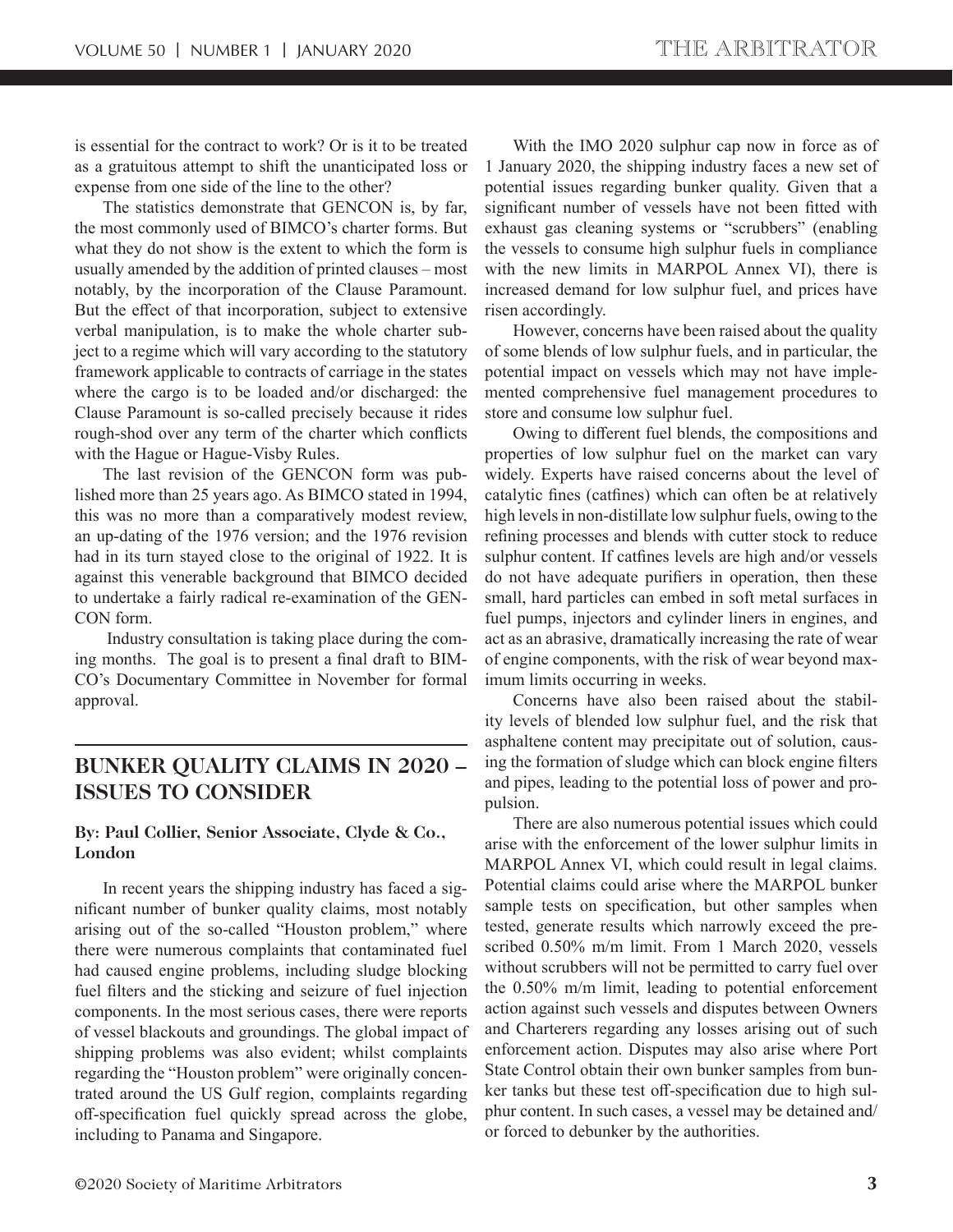Where there are complaints about bunker quality, a number of potential legal claims could arise between different parties concerned with the bunker supply. Disputes between Owners and Time Charterers concerning bunker quality regularly occur, and we expect that the impact of IMO 2020 will lead to an overall increase in the number of these disputes. There may also be an increase in the number of claims by bunker purchasers against bunker traders and suppliers, as well as claims by vessel Owners under H&M policies, if there is an increase in the number of reports of engine damage.

This article focuses on key legal issues that can arise under charterparties in relation to bunker quality claims.

#### **Charterparty Claims between Owners and Time Charterers Concerning Bunker Quality**

*A. Charterers' obligations in respect of bunker quality*

It is widely accepted that, in the absence of any special conditions, Time Charterers will be under an "absolute" obligation to provide bunkers that are of reasonable general quality and suitable for the type of engines on the vessel. In practice, most charterparties also include express requirements stipulating the grade and type of fuel to be supplied, referable to one of the recent ISO 8217 standards. Given the "absolute" obligation, Charterers will not be able to avoid liability for the supply of bad quality fuel to a vessel by contending they have used reputable suppliers; Charterers are under an obligation to ensure that all fuel bunkered is suitable for consumption by a reasonably well maintained vessel.

In any event, in the absence of express provisions, a vessel Owner could argue that Charterers are under an implied obligation to source bunkers which are *"fit for the purpose intended".* This is likely to have a degree of overlap with the requirement under clause 5.3 of ISO 8217 that fuel should be *"free of any material that renders a fuel unacceptable for use in marine applications".*

However, Charterers will not be obliged to meet any unusual requirements of the vessel's engines, unless those requirements have been brought to Charterers' attention (generally through specifying in the charterparty any requirements that need to be met in terms of fuel).

One of the key issues that may arise with bunker fuel in 2020 is whether any engine damage suffered is primarily caused by poor quality fuel supplied by Charterers in breach of charterparty requirements, or primarily caused by factors that are Owners' responsibility; such as maintenance of the engines, or fuel management practices.

#### *B. Bunker quality claims by Owners against Charterers' Claims for engine damage*

In order to successfully advance a claim against Charterers for engine damage, Owners will need to overcome two key hurdles. Firstly, Owners will need to prove that Charterers supplied bunkers to the vessel which were in breach of their obligations in respect of bunker quality. Secondly, Owners will need to prove that the fuel supplied by Charterers caused the engine damage alleged.

Owners often experience difficulties discharging the burden of proof in relation to this second hurdle. Following notification of engine damage, Charterers may allege that the fuel supplied did not cause the engine problems alleged, or alternatively, Owners' management of the vessel (at least in part) contributed to the engine damage. Charterers, may for example, assert that bunkers supplied under a previous charterparty may have caused the damage alleged, Owners had not maintained the engine properly, incompatible fuels had been mixed (causing the bunkers to become unstable) or that Owners otherwise had improper fuel management procedures which caused, or contributed to, the engine damage.

When such disputes arise, the outcome will largely depend on the quality of the evidence, and in particular, whether a party is able to rely on evidence which supports their account of the damage. For this reason, it is important that if engine damage is alleged to have been the result of bad quality bunkers, that the evidence is gathered at an early stage – with surveyors inspecting the engine, samples of the fuel being taken, any damaged components being preserved for analysis, and all relevant documentary records (including but not limited to log books, alarm records, oil record books and maintenance records) concerning the vessel being retained. This evidence will need to be considered, together with the results of sample analysis.

If, following tests on samples, Owners are unable to identify a contaminant in the fuel supplied by Charterers, it will likely be difficult for Owners to discharge the burden of (i) showing that the fuel supplied was off-specification and (ii) that the fuel was the cause of the alleged engine damage.

A further defence that Charterers may seek to rely on in cases where it is determined that off-specification bunkers were supplied to a vessel is to assert that Owners are under a duty to mitigate their losses, and not to exacerbate any damage by continuing to burn bunkers. If the vessel continues to consume bunkers which Owners suspect to be contaminated, notwithstanding concerns about engine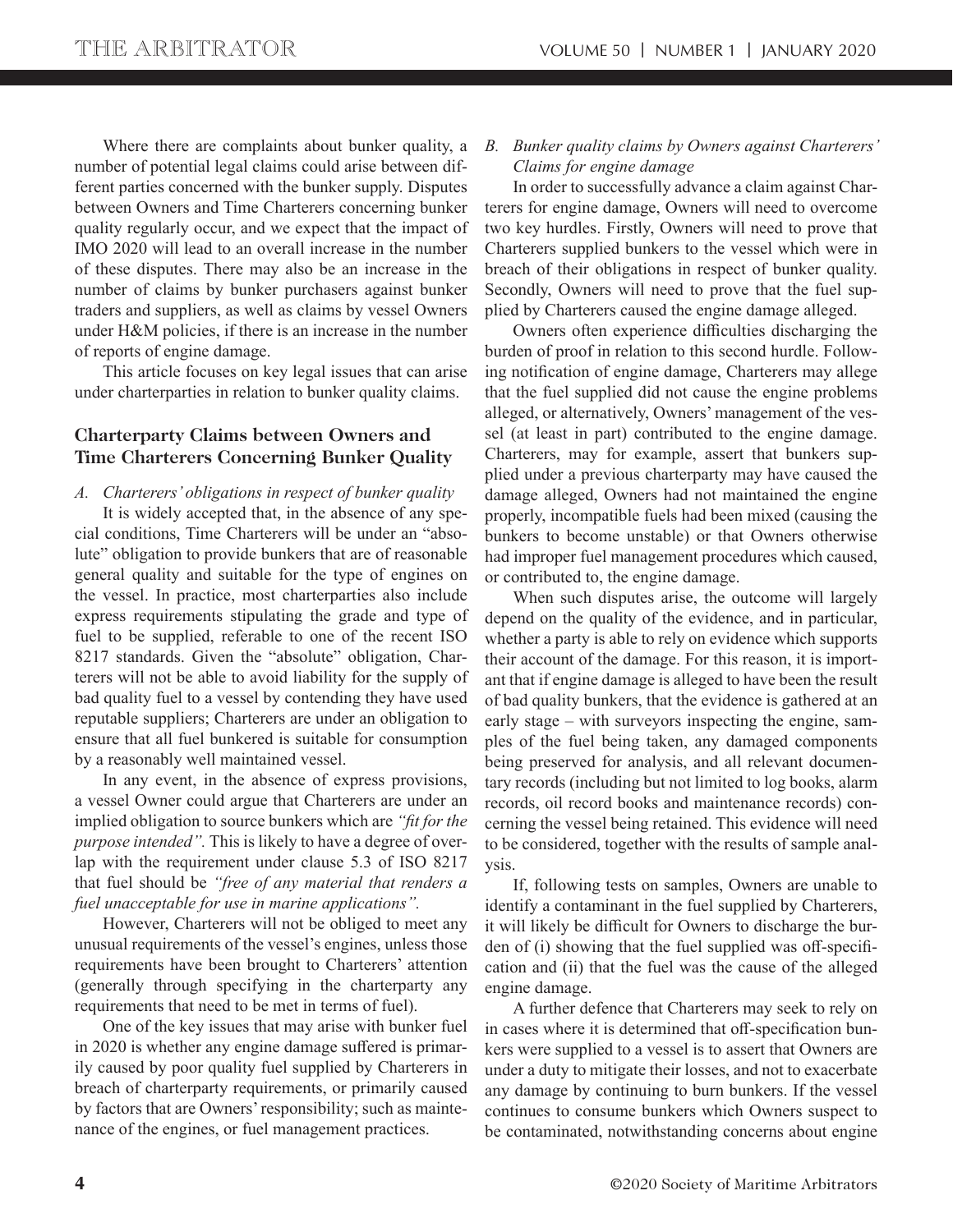damage, then Charterers may be able to argue that any further damage suffered as a result of fuel consumption after initial concerns of damage became apparent are Owners' responsibility.

#### *Claims where the fuel has not yet been consumed*

If Owners have received test results indicating that the fuel supplied by Charterers is off-specification, and there are risks to the vessel in consuming such fuel, then Owners will be placed in a difficult position. As mentioned above, the burden will be on Owners to mitigate their losses. Whilst Owners can demand Charterers debunker off-specification fuel supplied to the vessel, and supply replacement bunkers, there is no guarantee that Charterers will comply with such a demand, particularly if the bunker supplier refuses to re-supply the vessel. Given the burden on Owners to mitigate their losses, it would also be worthwhile Owners establishing whether any options are available that would enable the fuel to be consumed safely (such as blending or incorporating additives to fuel). However, depending on the circumstances, if it is not possible for the vessel to safely consume the fuel, and Charterers have refused to debunker, it may prudent for Owners to carry out debunkering at first instance, and subsequently advance a claim against Charterers for any losses they incur.

#### *Sampling and testing issues*

The samples taken at the time of the bunker supply are of critical importance, given that testing of these samples can indicate whether the fuel supplied is off-specification or not (although some contaminants are only identifiable with advanced GC/MS testing). Moreover, the samples taken are key to the outcome of any subsequent bunker quality dispute. It is therefore important that Owners ensure that the samples taken are representative of the product supplied, with it being desirable for Owners to ensure that samples are taken at the vessel's manifold by drip sample, rather than on the bunker barge.

Results of different samples tested can vary, and this can give rise to the scope for dispute. In particular, in addition to the natural variation in test results, regrettably, the shipping industry has faced problems where unscrupulous bunker suppliers knowingly supply off-specification fuel to vessels, and attempt to mask this through providing false samples of the fuel supplied. The best way for Owners and operators to avoid the risk of this is to insist on fully witnessed sampling at the vessel manifold. This will greatly assist Owners in identifying and dealing with any bunker quality issues that could arise, and protect their position against Time Charterers (if Charterers supplied the fuel) or against bunker traders or suppliers (if Owners contracted with the bunker traders or suppliers directly).

IMO 2020 raises further issues regarding the fuel carried on vessels. With the 1 January 2020 implementation deadline having passed, the consumption of high sulphur fuel without a scrubber is prohibited. On 1 March 2020, vessels without scrubbers will no longer be able to carry non-compliant fuel. If a vessel does not have a scrubber, Owners will wish to ensure that any fuel supplied does not risk the vessel facing potential enforcement action, and that any residual high sulphur fuel in the vessel's tanks does not push any fuel supplied above the 0.50% m/m limit.

#### *Conclusions - considering possible future impacts*

Whilst the key deadline of 1 January 2020 has passed, the full ramifications of the IMO 2020 sulphur cap have yet to be fully felt. In the coming weeks and months, the enforcement steps taken by States against non-compliant vessels will be witnessed. In addition, the shipping industry will be able to see whether the concerns regarding an increase in the consumption of low sulphur fuel will lead to an increase in reports of engine problems.

The key steps that vessel Owners and operators can take to protect their position regarding the supply of bunkers are to ensure that full and proper sampling takes place at the time of supply, and if any issues are later found to arise, to gather all evidence regarding the supply so as to assist in defending any enforcement action from States and to preserve any rights of recourse that may exist against the Time Charterers or bunker suppliers.

*[This article originally appeared in the January 2020 issue of Clyde & Co*.*'s Marine News and is reprinted here with permission.]*

## **OBTAINING EVIDENCE IN THE U.S. FOR USE IN A FOREIGN PROCEEDING**

#### **By: Kirk M. Lyons, Partner, and Martin West, Associate, Lyons & Flood LLP, New York**

The U.S. Court of Appeals for the Second Circuit ("Second Circuit"), in *In re del Valle Ruiz,* 939 F.3d 520 (2d Cir. 2019), recently issued a decision that addresses a number of questions of first impression in the context of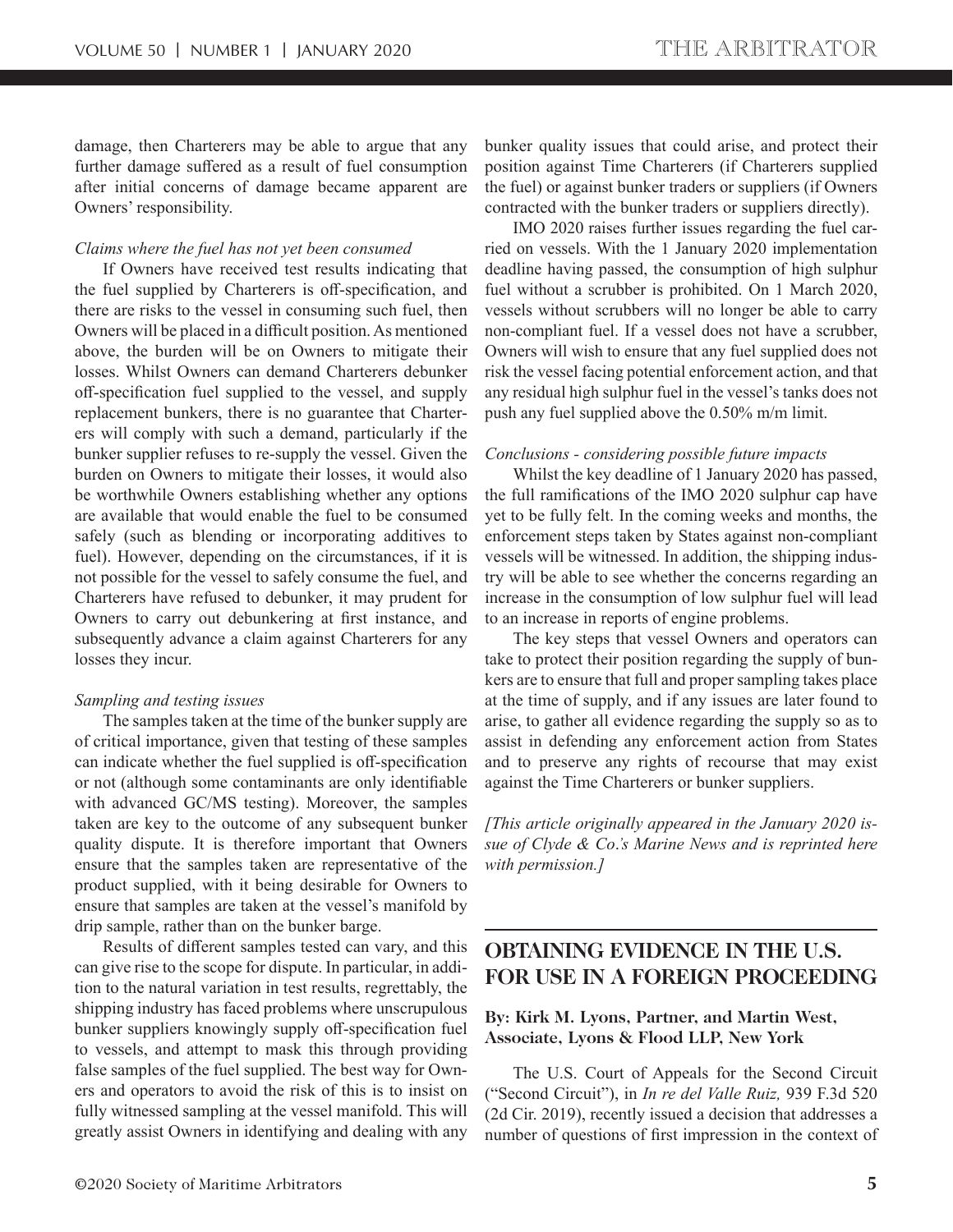foreign litigants obtaining evidence in the U.S. for use in a foreign proceeding. The decision has the potential for opening the doors of discovery not only from individuals or entities located within the U.S., but also from sources located outside of the U.S.

The decision stems from Banco Santander S.A. ("Santander") acquiring Banco Popular Espanol, S.A. after a government-forced sale. A group of Mexican nationals and two investment and asset-management firms (the "petitioners") sought to intervene in foreign proceedings to contest the legality of the acquisition. In connection with the foreign proceedings, the petitioners sought discovery from Santander and its New York-based affiliate, Santander Investment Securities, Inc. ("SIS"), under a federal statute that permits such discovery from U.S.-based individuals or entities for use in foreign proceedings. 28 U.S.C. § 1782. Under § 1782, a district court in which a "person resides or is found" may order that person to give testimony or to produce documents for use in a foreign proceeding. In the *In re del Valle Ruiz* case, the district court denied discovery from Santander because it concluded that it lacked personal jurisdiction over Santander, but it did grant extraterritorial discovery against SIS.

The first issue addressed by the Second Circuit was the statutory scope of the word "found." After discussing the competing interpretations of the word "found" given by other courts and legal commentators, the Second Circuit held that the scope of the term "found" "extends to the limits of personal jurisdiction consistent with due process." The Second Circuit then ruled that under that test, the district court was correct and it did not have personal jurisdiction over Santander for purposes of § 1782.

 The second and more interesting issue discussed by the Second Circuit involved the discovery sought from SIS. There was no issue raised that the district court had personal jurisdiction over SIS; it did. The question faced was whether § 1782 permits discovery from SIS of evidence located abroad—i.e., does § 1782 apply extraterritorially? The district court found that § 1782 permitted extraterritorial discovery.

 In short, the Second Circuit held that § 1782 does apply extraterritorially and a district court therefore has authority to order a person or entity over whom it has personal jurisdiction to provide documents and electronically stored information overseas within the confines of the discovery rules found in the Federal Rules of Civil Procedure ("Fed. R. Civ. P."), which also apply to § 1782 proceedings. The Fed. R. Civ. P. authorize extraterritorial discovery of documents so long as the documents to be

produced are "within the subpoenaed party's possession, custody, or control."

 Whether to permit discovery under § 1782 lies in the sound discretion of the district court. In deciding whether to permit such discovery, the district court's decision should be mainly guided by four factors, according to the Second Circuit: (1) whether the person from whom discovery is sought is a participant in the foreign proceeding in which event the need for discovery generally is not as apparent as it ordinarily is when evidence is sought from a non-participant in the matter arising abroad; (2) the nature of the foreign tribunal, the character of the proceedings underway abroad, and the receptivity of the foreign government or the court or agency abroad to U.S. federal court assistance; (3) whether the discovery request conceals an attempt to circumvent foreign proof-gathering restrictions or other policies of a foreign country or the U.S.; and (4) whether the request is unduly intrusive or burdensome.

 The Second Circuit found that none of these factors existed and affirmed the district court's grant of extraterritorial discovery in the exercise of its discretion.

 The takeaway from the Second Circuit's decision *In re del Valle Ruiz* is that a foreign litigant can now obtain documents located overseas by way of a § 1782 proceeding brought in New York for use in a foreign proceeding.

*[This article originally appeared in the October 2019 issue of the Lyons & Flood Maritime Newsletter and is reprinted here with permission.]*

## **EXERCISING MARITIME LIENS AGAINST CARGO AND SUB-FREIGHTS**

#### **By: Thomas H. Belknap, Jr., Partner, Blank Rome LLP, New York**

Vessel owners rarely carry cargo for their own account. More commonly by far, a vessel owner will charter its vessel to another party to carry their (or their sub-charterer's) cargo. The contracts can vary widely from voyage charters or contracts of affreightment to time charters and negotiable bills of lading (not to mention the more complex arrangements that one often sees for container cargos). But in most instances, vessel owners are in the business of transporting cargo on behalf of others and, all going well, of being paid to do so. This article is about one mechanism the vessel owner may use to ensure that it gets paid: the maritime lien against cargo.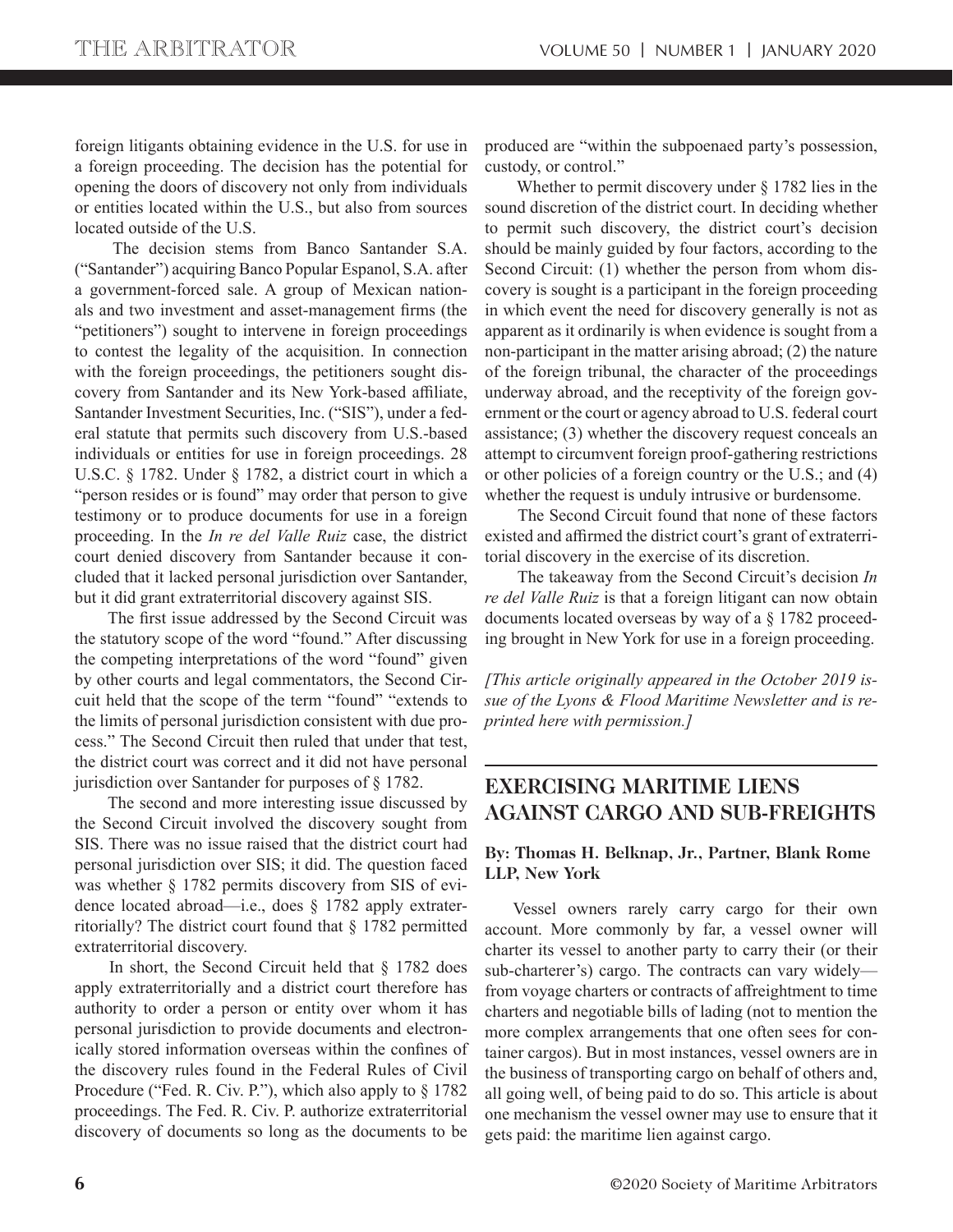#### **The Impracticalities of Settled U.S. Maritime Law**

It has been settled for over a century under U.S. maritime law that a shipowner has a maritime lien against cargo for charges incurred during the course of its carriage. As the Supreme Court stated in its 1866 decision in *Bird of Paradise*,<sup>1</sup> "Ship-owners, unquestionably, as a general rule, have a lien upon the cargo for the freight, and consequently may retain the goods after the arrival of the ship at port of destination until the payment is made." Traditionally, a maritime lien against cargo for freight and demurrage was considered a "possessory" lien, meaning that the lien is lost upon the delivery of the cargo to the consignee. To exercise its maritime lien, in other words, the vessel owner was expected to retain possession and control of the cargo until payment; if no payment was received, it needed to enforce its lien by maritime arrest while the cargo remained in its possession. It is not difficult to imagine the impracticalities of this rule. For instance, it certainly would not do in most circumstances to simply retain the cargo onboard the vessel pending payment, given that the vessel is presumably looking to complete discharge and commence her next voyage as quickly as possible. And while some kinds of cargo may lend themselves to segregated storage ashore, whether in a bonded warehouse or dedicated storage facility, this is often logistically complicated and expensive. Add to those practical difficulties the additional contractual challenge that some portion of freight and demurrage often are not even due until sometime after the cargo is delivered, and it is not difficult to see why the "possessory" element of the lien can often prove problematic.

#### **The "No Waiver" Presumption**

Recognizing these problems, the courts have determined that "it would frustrate commerce to require shipowners to retain their liens only by actual possession of the implicated cargo." They therefore have found that "a shipowner enjoys a strong presumption that, absent a clear indication to the contrary, he has not waived his cargo lien upon the delivery of cargo."2 As the Fifth Circuit Court of Appeals explained in one case where the charter provided for a lien against cargo for freight and demurrage but also provided for payment of these items after the cargo's delivery: "No rational person would establish a lien on cargo for certain costs that are due after delivery of the cargo but have delivery of the cargo extinguish the lien. If

that were the case, the lien would be a futile mechanism for protection."3 What does this "no waiver" presumption mean? It means that although the cargo may have been delivered to the receiver, it may yet be possible for the vessel owner to maintain and enforce its lien by arresting the cargo in an in rem court proceeding. In analyzing whether the lien persists after discharge, the court will look at the available evidence to determine whether the parties intended that the lien would be waived upon delivery. Most relevant in this respect would be the wording in the applicable charter or bill of lading making it clear that the lien survives discharge, but it could also come from a notice from the vessel owner at or before discharge that the delivery is conditioned on the maintenance of the lien. It might even come from established local usage at the port.4

#### **New Impracticalities Arise**

Of course, this rule presents its own practical difficulties. Notably, once a cargo is discharged, it is not always easy to identify or segregate—particularly with liquid or dry bulk cargoes that may be discharged into storage facilities and commingled with other product. Some commentators have suggested that the lien may yet survive so long as the cargo is commingled with product of the same type and specification; however, once the cargo is admixed or processed, the lien may be extinguished.<sup>5</sup> It is one thing when the cargo belongs to the charterer who actually owes freight or demurrage, but what if the cargo belongs to a third party? Here, the vessel owner's rights become far more constrained, and the courts have held that the vessel owner does not have a maritime lien against a third party's cargo.<sup>6</sup> Vessel charters do, however, also commonly provide that the vessel owner shall also have a lien against sub-freights—meaning the amounts that may be owed to the charterer by third parties for the carriage of their cargo. Such liens are routinely enforced. A lien against sub-freights is materially different from a lien against cargo. First, the lien can only be exercised to the extent of sub-freights still outstanding, and once the freight is paid the lien right disappears. Moreover, the lien against sub-freights arises solely as a matter of contract, and not under the maritime law. Thus, to be enforceable against a third party (i.e., the party owing the sub-freight), the vessel owner must give actual notice of the lien to the cargo owner before it pays its freight to the charterer; otherwise, the lien is discharged. (If, however, the party owing sub-freights pays the original party after receiving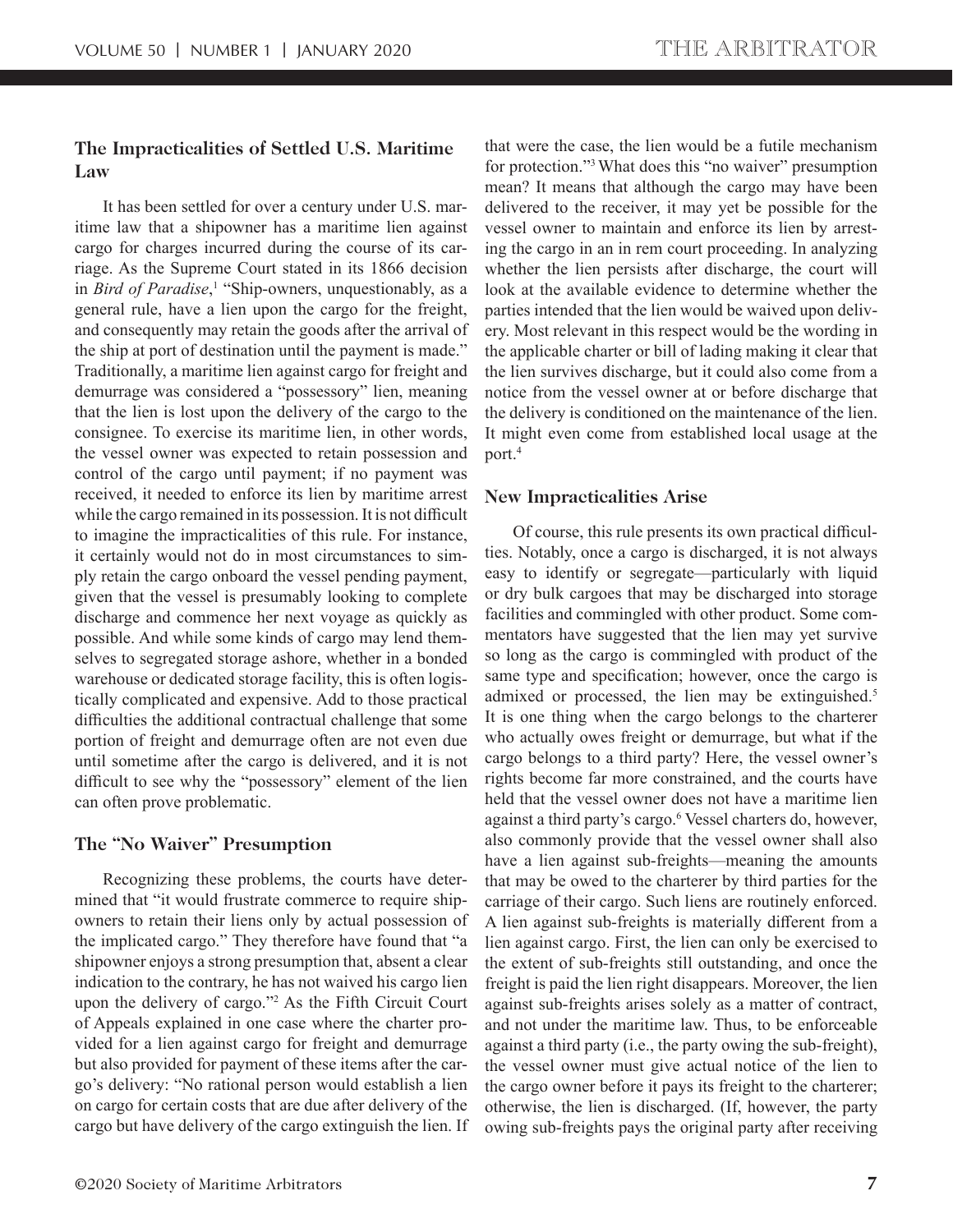valid actual notice, that party may be liable to pay the freight twice.)

#### **Final Thoughts**

As can be seen, maritime liens against cargo and subfreights are important tools in the shipowner's enforcement arsenal, both before cargo is discharged and, often, even afterwards. Fully understanding how these tools work—and how far they may (or may not) reach—is important for both the vessel owner and the charterer of a vessel carrying cargo.

- 1 72 U.S. 5 (1866).
- 2 See *Dampskibsselskabet Norden A/S v. 25,001.078 MT of Fly Ash,* 308 F. Supp. 3d 693 (N.D.N.Y. 2018) (quoting *In re World Imports Ltd.*, 820 F.3d 576, 584 (3d Cir. 2016).
- 3 See *Arochem Corp. v. Wilomi, Inc.,* 962 F.2d 496, 500 (1992).
- 4 *In re 4,885 Bags of Linseed,* 66 U.S. 108 (1861); See also *Dampskibsselskabet Norden A/S v. 25,001.078 MT of Fly Ash,* 308 F. Supp. 3d 693, 697 (N.D.N.Y. 2018).
- 5 VOYAGE CHARTERS, 17A-19 (Informa 4th Ed. 2014).
- 6 See *Lykes Lines Ltd. v. BBC Sealand,* 398 F.3d 319, 323 (5th Cir. 2005).

*[This article originally appeared in the November 2019 issue of Blank Rome's quarterly newsletter, Mainbrace, and is reprinted here with permission.]*

## **THE UNITED STATES COURT OF APPEALS FOR THE FIFTH CIRCUIT EXPANDS THE APPLICATION OF THE** *IN RE LARRY DOIRON* **TEST TO MIXED-SERVICES CONTRACTS**

#### **By: James Brown, Michael Wray, Courtney Campion, HFW, Houston**

For marine projects, whether a contract is maritime or non-maritime is critical to the application of contractual indemnity and insurance provisions. In the United States Court of Appeals decision *In re Larry Doiron,* 879 F.3d 568 (5th Cir. 2018), the Fifth Circuit adopted what it believed to be a simplified test to determine whether a contract is a maritime contract.

Recently, the Fifth Circuit in *Barrios v. Centaur, LLC*, 942 F.3d 670 (5th Cir. 2019), gave further guidance on how to apply *Doiron's* two-part test to determine if a contract is maritime in the context of a mixed-services contract. The Fifth Circuit found that although the mixed-services contract called for the application of Louisiana law, which has strict anti-indemnity statutes, the indemnity provisions were ultimately enforceable because the mixed contract was *"maritime"* in nature, and therefore governed by federal maritime law.

#### **Background**

*Barrios v. Centaur, L.L.C.* arose from a project at a dock on the Mississippi River. Barrios, an employee of Centaur, L.L.C. ("Centaur"), was injured while offloading a generator from a crew boat to a barge after the crew boat separated from the barge and he fell into the river, followed by the 100 pound generator. The crew boat was owned and operated by River Ventures, L.L.C. ("River Ventures"), and the barge was leased by Centaur. Barrios sued both River Ventures and Centaur for vessel negligence under general maritime law and the Jones Act. River Ventures cross-claimed against Centaur for contractual indemnity, however, the district court granted summary judgment to Centaur, and River Ventures subsequently appealed.

Defendant Centaur disputed River Venture's entitlement to indemnity and insurance pursuant to the Master Service Agreement (MSA) between the non-party dock owners, United Bulk Terminals Davant, L.L.C. ("UBT"), and Centaur. According to the MSA, Centaur maintained an obligation to indemnify UBT and its contractors, as well as to obtain insurance covering those parties. However, Louisiana law governed the MSA, which has an express anti-indemnity statute applicable to construction projects. Therefore, if the contract was considered *"non-maritime"* in nature, state law prevails and the indemnity provision would be voided by the by the Louisiana Construction Anti-Indemnity Statute. Conversely, if the contract was essentially "maritime" in nature, the indemnity prevails since admiralty and maritime law have no anti-indemnity restrictions.

#### **Maritime vs. Non-Maritime Contracts**

Accordingly, whether a contract's indemnity clause is enforceable is contingent on whether a contract is maritime or non-maritime. Thus, an indemnity clause that is invalid under a state's anti-indemnity statute might be enforceable under federal maritime law if the contract is a maritime contract.

The Fifth Circuit held that whether a mixed contract, such as the *Barrios* MSA, is a maritime contract, requires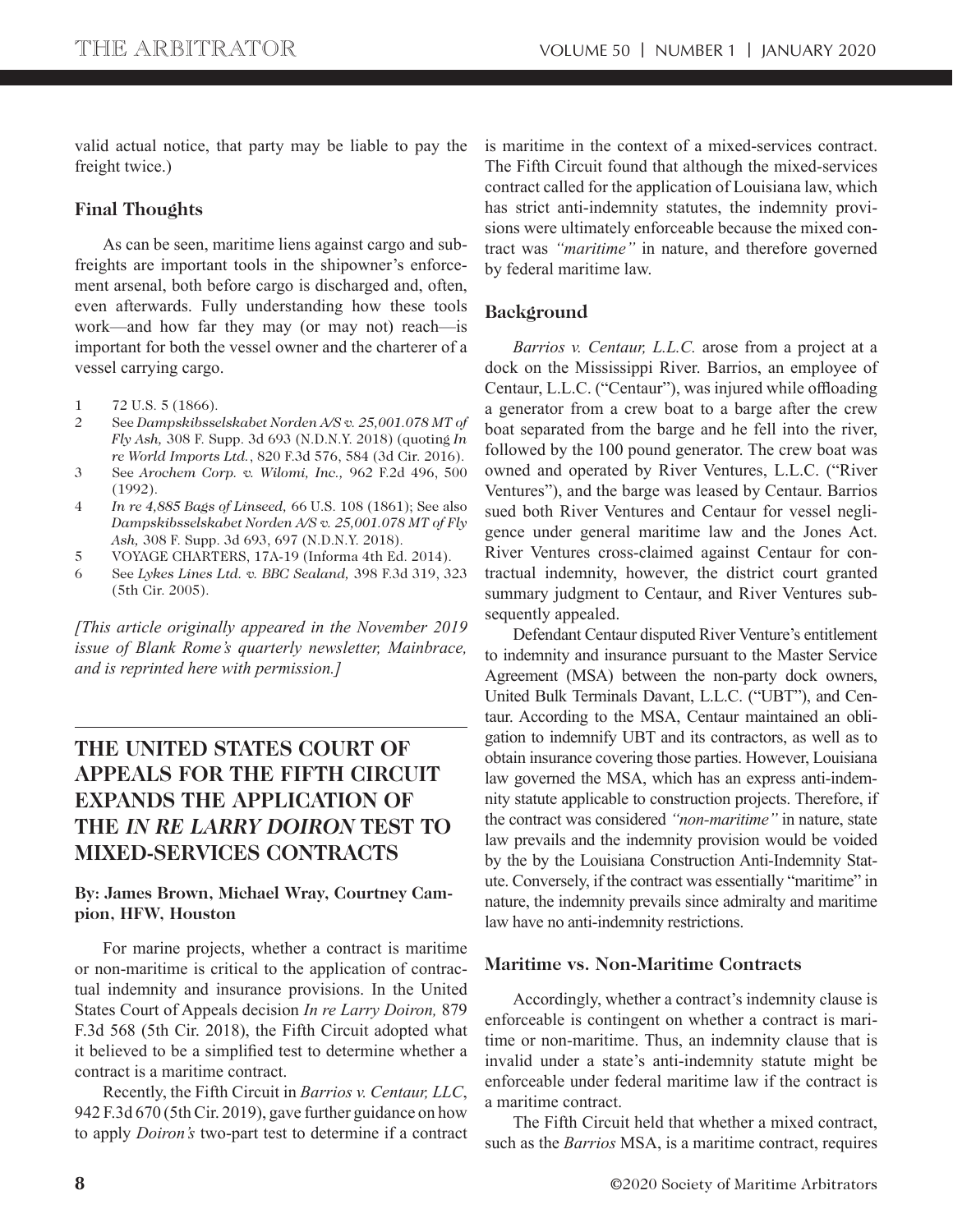application of the *Doiron* maritime contract test. Where *Doiron* was intended to simplify the maritime contract inquiry, it was limited in application and addressed only those contracts arising from the oil and gas context.

The Fifth Circuit in *Doiron* adopted a two-question test to determine whether a contract was maritime, which focused the inquiry *"on the contract and the expectations of the parties."* Expanding the *Doiron* analysis beyond the scope of just oil and gas contracts, the Barrios decision provided further guidance and explicitly held that *Doiron*  also applied to mixed-services contracts. The court noted:

*In short, Doiron's two-part test applies as written to all mixed-services contracts. To be maritime, a contract (1) must be for services to facilitate activity on navigable waters and (2) must provide, or the parties must expect, that a vessel will play a substantial role in the completion of the contract.*

While the district court in *Barrios* found that the contract was a *"land based construction contract,"* and therefore governed by Louisiana law, the Fifth Circuit held otherwise. The Fifth Circuit established that *Doiron*  applied outside of just the oil and gas sector, and expanded the meaning of maritime contracts to all *"activity"* that contributed to the facilitation of offshore services. *Barrios* held that this first element was satisfied when it called for Centaur to construct a concrete containment rail necessary to prevent coal and petroleum coke from spilling onto the dock or into the river. Likewise, the second element requiring a party's expectation of vessel contribution was also satisfied when the parties "recognized *that [the vessel] provided a necessary work platform, an essential storage space for equipment and tools, and a*  flexible area for other endeavors related to the construc*tion work.*" Because these two elements were satisfied, the Fifth Circuit found that the contract was maritime and the indemnity obligations were fully enforceable.

Over the decades, the Fifth Circuit has worked toward a bright-line maritime contract test. The *Barrios* decision is the first opinion from the Fifth Circuit since the new *Doiron* test was proclaimed. The Fifth Circuit's *Barrios*  opinion indicates that the *Doiron* test will apply across a wide spectrum of contracts. It will act as important precedent as conflicts inevitably arise regarding the classification of mixed-services agreements, which significantly impacts contractual indemnity and insuring provisions.

#### **Conclusion / Recommendations**

The Fifth Circuit in *Barrios* broadened the application of the two-part *Doiron* test to potentially all mixed-services contracts. This expanded application of the *Doiron* test has a potentially significant impact on the enforceability of indemnity and insuring provisions in contracts outside the traditional oil and gas context.

When a mixed-services contract involving marine assets is negotiated, the parties should consider whether or not the *Barrios/Doiron* test calls for the application of general maritime law notwithstanding the parties' contractual choice of law clause. In the contracting documents, parties should specifically clarify whether a vessel will play a substantial role in the performance of the contract. Specific wording reflecting the parties' intent would facilitate a court's finding that the agreed-upon choice of law provision is legally valid, which would ensure that the risk allocation clauses work as intended.

*[This article was originally published in the "Briefings" section of the HFW website and is reprinted here with permission.]*

## **IN MEMORIAM: SALLY SIELSKI**

**By: Austin Dooley, Former President, SMA, with thanks to Manfred W. Arnold and David W. Martowski**

If we polled the SMA members about the following recollections of a former SMA President's perception and recollections of Sally, I have no doubt it would be a unanimous decision.

The SMA benefited greatly from Sally's 35 years (1977-2012) of loyal and dedicated work, in which she outlasted 12 SMA presidents. Her retirement luncheon was attended by close to 100 people from the maritime arbitration community. The event was also attended by her nephews on whom she called when some heavy lifting needed to be done; she called and they came to help their Aunt Sally, packing and unpacking office inventories for the several occasions when the office moved about in lower Manhattan. It was this type of practical approach which was helpful and appreciated by the officers of the SMA.

At the retirement luncheon, Sally received a standing ovation from the crowd when she thanked everyone for their support over her many years with the SMA; she took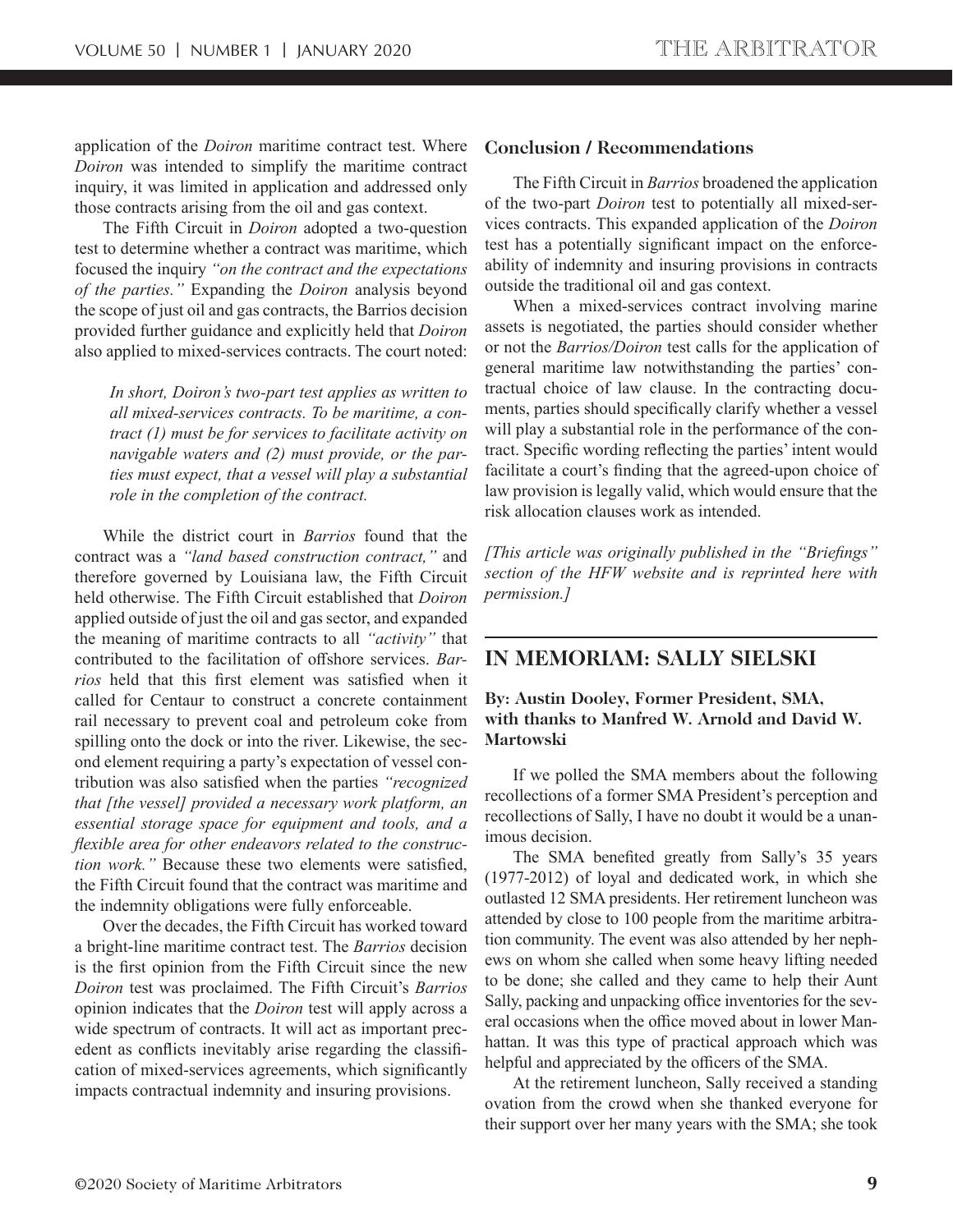pride in her people skills. Her office employment started in the days of typewriters and carbon copies and work was effectively done before the computer made its way into the office routine. Somehow she was able to get out mailings of awards to the printers, dues notices to members, luncheon announcements and miscellaneous correspondence on a regular basis. She also became a listener and confidant to stories of personal drama from a few members.

On her passing, Sally's nephew Richard Grammer wrote "…she viewed all of the wonderful people she had worked with over the years at SMA as her extended family. She cherished their Christmas greetings each year and looked forward to their cards and well wishes which continued up to this past Christmas. I am grateful they continued to touch her life each year and made her smile. God Bless."

I first met Sally when I started to attend the SMA luncheons in 1979. Sally was of Polish ancestry and spoke fluent Polish. She grew up in Jersey City. Sally and her sister Irene worked the registration table and always greeted the attendees with good spirit and by name. Somehow she got me to tell her about my Polish immigrant grandparents and from then on there was a bond. My wife Paula and I had the good fortune to sit with Sally and Irene at the 1981 New York ICMA black tie dinner where we were joined at the table by attendees from Japan and South America.

Sally loved to meet and talk to all kinds of people. She would frequently tell stories of whom she met on the train to and from her home in Belmar, New Jersey, especially if it was someone from the maritime industry. She was always invited to the Christmas parties given by the New York firms as well as the SMA social function such as the SMA 50th anniversary dinner dance.

In 1983 she was able to combine a church sponsored trip to the Vatican and an audience with the Pope in Rome with attending the ICMA event in Monte Carlo. There I think she had a good time when at one of the hotel dinners with live music, we again sat together. As the evening slowed down we were joined at the table by Enzo, a member of the ICMA organizing committee. He was rather dashing and extroverted; a shipping man from Italy who entertained the few remaining late night partiers with his solo dancing artistry. As he sat with us, Paula mentioned that Sally liked to dance. Well, with that, he escorted Sally to the dance floor and whorled her around. When she sat down, she whispered to Paula, "That was too much for me".

Then he asked if we would like to join him at his piano bar in town. Saying yes, we met him at the front



*Sally, Michael A. van Gelder and Captain John M. Reynolds (sitting)*

door of the hotel and got into his convertible Rolls-Royce, me in the front seat and the ladies in the back. As the car climbed up the hill to the city, slowing as it rounded the curves, with the top down and wind in our faces, Sally looked like she was having an unusual evening's experience. It got more interesting as Enzo parked the car near the famous casino.

He brought us to a heavy wooden door down a few steps from the street and knocked several times. Sure enough, a little viewing window opened, Enzo said something, and we were allowed in. It wasn't a piano bar but a full blown Euro disco with a band and a crush of dancers. It certainly was not the Vatican – but it was spirited. We took seats at a little round table overlooking the dance floor, ordered drinks and greatly enjoyed the once in a lifetime experience. In years thereafter, we often remembered the event.

After I joined the SMA in 1993, Sally and I worked closely together until her retirement in 2012. As Treasurer of the SMA I made regular and frequent trips to the 14 Wall Street office to discuss with her the office accounting matters with emphasis on the cash-flow and the handling of the escrow accounts set up for the security of arbitrators' fees. In 2009, during my tenure as president, Sally worked closely with the Education Committee to market the seminar program, attracting substantial numbers of attendees over the years with a good mix of local and international students. Sally was also an effective marketer for the SMA Award Service, selling it to domestic and overseas subscribers and anyone who called the office with questions about the SMA. Likewise, she always pitched the luncheons.

Early in the morning of 9/11, Sally was on her twohour commute, headed into Manhattan, as we had a board meeting scheduled for that day. She regularly took the PATH from Newark to the World Trade Center. No one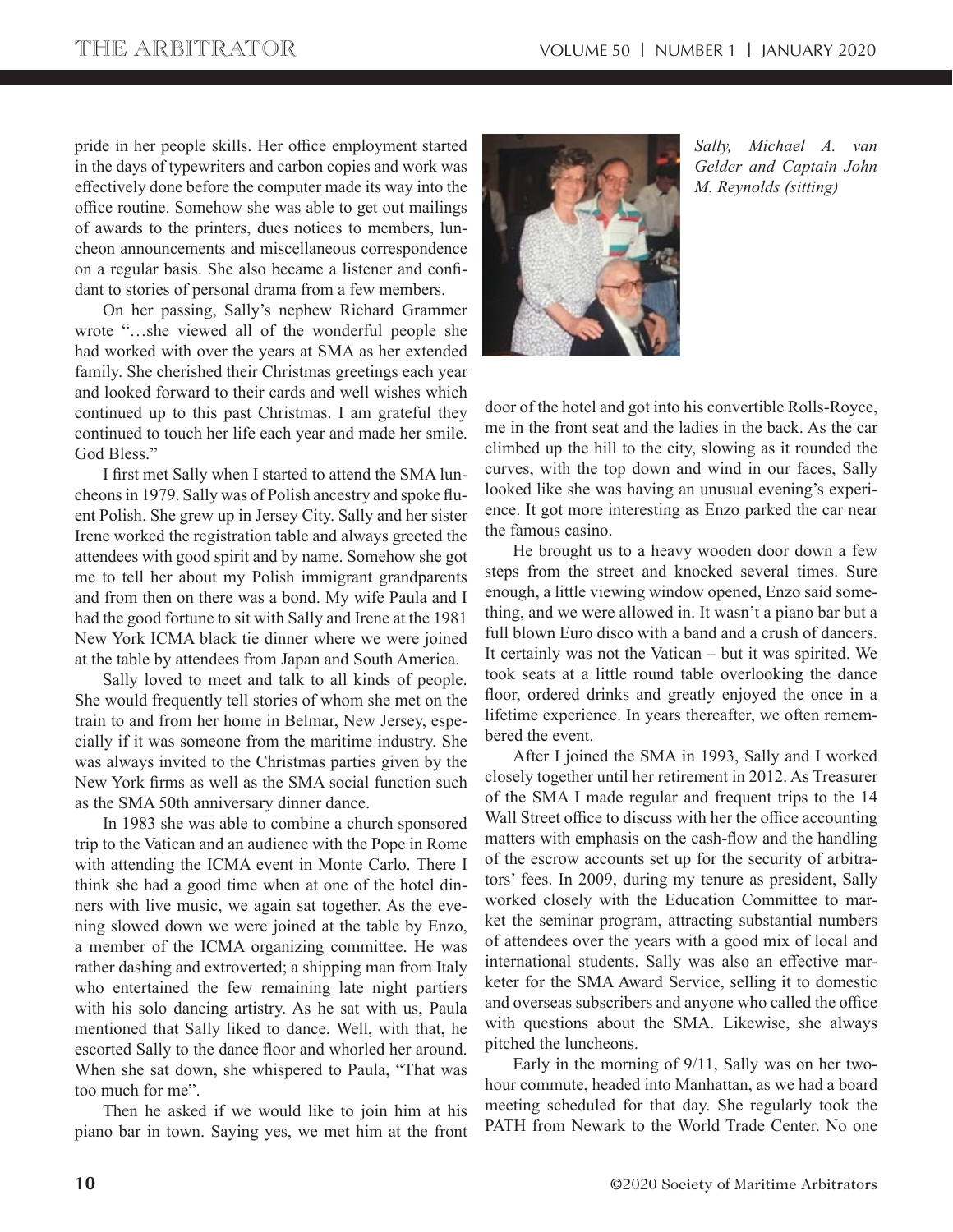heard from her until much later in the day. It was with great relief when we finally did - that Aunt Sally was safe in Belmar.

One of the things that not too many may know about Sally is that she was an ardent sports fan – she went to see and cheer the NY Yankees, the Knicks and the Rangers; she spoke with players, she rooted for them and she got their autographs. It would have been easier to watch the games on TV but not for Sally; she would rather be in the arena and cheer despite a maybe 3-hour train/subway ride and that after a day's work in the office. She also liked the Metropolitan Opera. Initially, she was a bit tentative but after having found ladies to sit with and talk to, the visits to the Met became more regular. Sometimes, Sally would bring an opera program to the office to discuss the performance with members.

During my term as president, she provided her consistent high level of work to the Society and I am thankful for her advice and support. After her retirement, Sally enjoyed the calls from members asking how she was doing. Paula and I last saw Sally when we had dinner together at Klein's Fish Market and Waterside Café in Belmar. Sally shared with us how she and her late husband Ben Sielski loved the ocean and life at the Jersey shore. I think of her often, as I know my fellow ex-presidents, who had the joy of working with her, do as well.

May she rest in peace.

## **LOOSE ENDS**

#### *Monthly Luncheons*

See your fellow members, meet service providers and end-users, hear a great presentation on a topic of interest and relevance! February 12, March 12, and April 8. 3 West Club, 3 West 51st Street, New York, NY 10019. Email  $pleahy@smany.org$  to register to attend.

#### *Arbitration in New York Two-Day Seminar February 27-28, 2020*

For the 15th year, the SMA will offer its comprehensive two–day seminar on "Maritime Arbitration in New York" on February 27 and 28, 2020. Location is 3 West Club, 3 West 51st Street, New York, NY 10019. Jeffrey Weiss, Professor of Maritime Law at New York Maritime College, with 35 years of college and graduate-level teaching experience, will again be the lead instructor joined by members of the SMA Education Committee. Lawyers who attend will receive New York CLE credits. We especially encourage law firms to send younger lawyers in order for them to learn about the arbitration process in a structured and systematic way and earn CLE credits in a course relevant to their practice. Prospective SMA members should also attend as should principals and brokers involved in dispute resolution. Details and registration forms can be found at http://www.smany.org/ pdf/SMA-Arbitration-Seminar-2020.pdf.

#### *CMA Shipping Conference*

March 31 - April 2, 2020 (Tuesday-Thursday), Hilton Stamford Hotel, 1 First Stamford Place, Stamford, Connecticut, 06902. Join 2500 attendees over three days, visit booths of 150 exhibitors, celebrate the honoring of New York's Lois Zabrocky, CEO at International Seaways Ship Management, as Commodore! Register at https://informaconnect.com/cma-shipping/purchase/select-package.

#### *MLA Spring 2020 Meeting in New York*

The MLA Spring Meeting will be in Manhattan, April  $28 - May 1$ . The Committee Meetings offer a wealth of information to keep you up to date on legal, regulatory, and commercial developments. Committee Meetings are open to all and cost nothing to attend. Meeting times and venues have not yet been announced, but will be posted on the MLA website, www.mlaus.org/home.

#### *ICMA XXI in Rio March 8-13, 2020*

ICMA XXI in Rio will take place 8-13 March 2020. Sixteen participants/attendees from the US have registered. It is not too late to register. Join us!  $-\frac{https://www.}{https://www.}$ icma2020.com.

#### *M.E. DeOrchis (1923-2019)*

The SMA joins the maritime legal community in the United States and around the world in mourning the passing of M.E. DeOrchis in November. He immigrated to the United States from Tora, Italy, in 1930 and grew up in Providence. After serving in the US Army in WWII, he graduated from Columbia Law School and joined the firm of Haight Gardner Poor & Havens in 1949. After many years as a partner there, he formed his own firm, DeOrchis & Partners, in 1984, and continued to practice there until 2012. He had a keen eye (and the support of his clients)